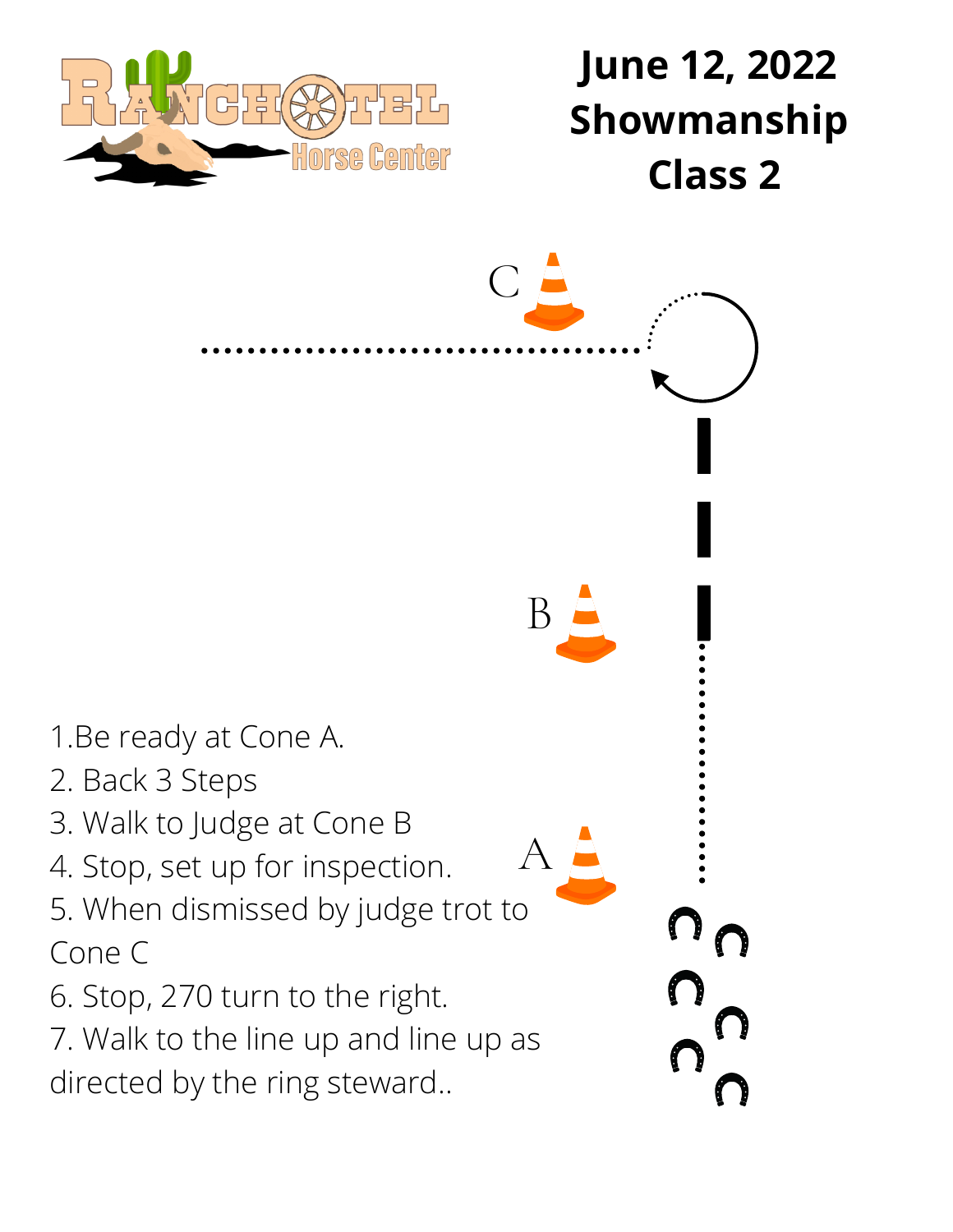

# **June 12, 2022 Walk Jog Ranch Riding Class 16**



Stop, back 3-5 steps. 8.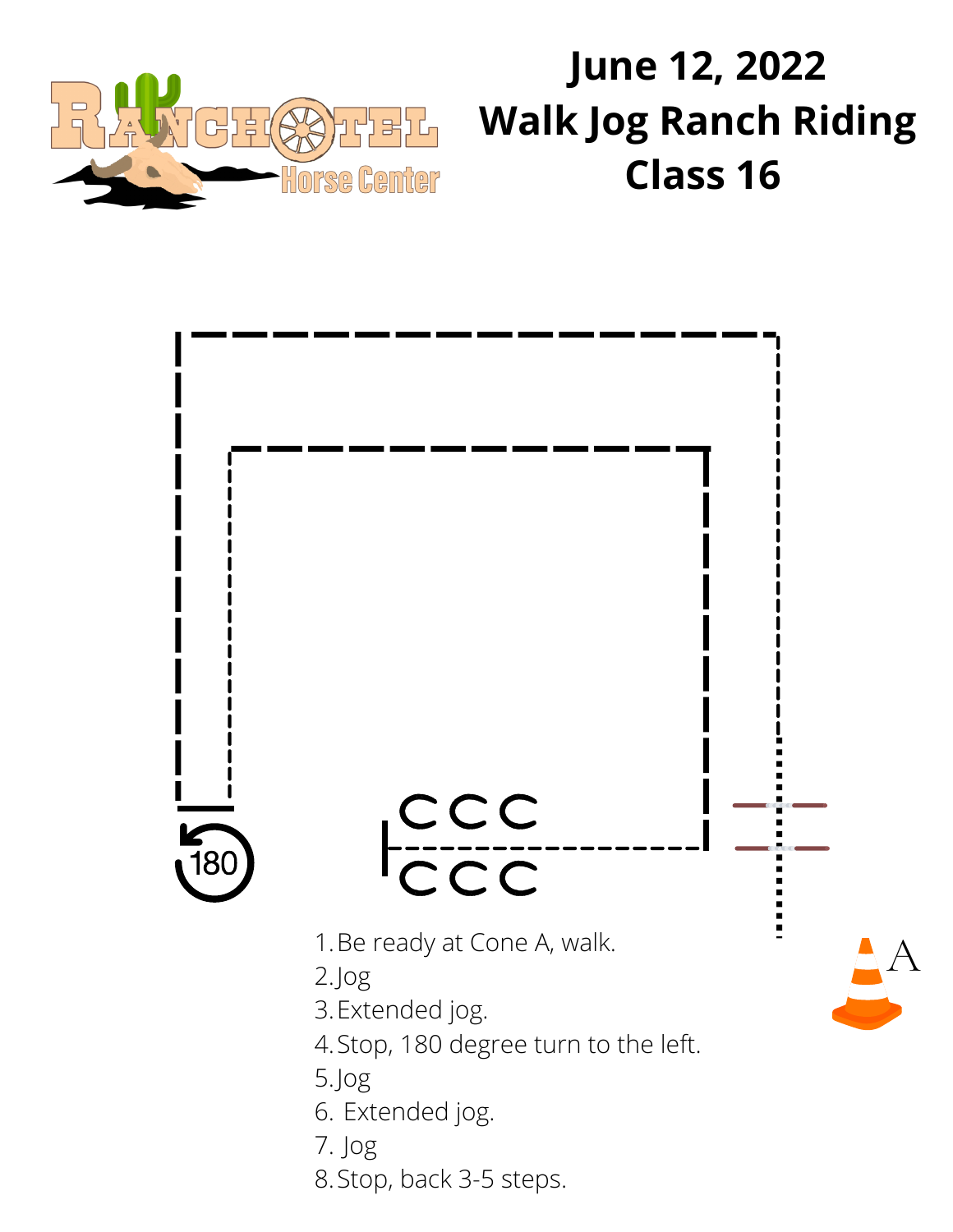

## **June 12, 2022 Ranch Riding Class 17**

A



- 2.Jog
- 3. Extended jog.
- Lope (left lead). 4.
- 5. Stop, 180 degree turn
- Lope (right lead) 6.
- Jog 7.
- 8. Extended jog
- Walk 9.
- 10. Stop back 3-5 steps



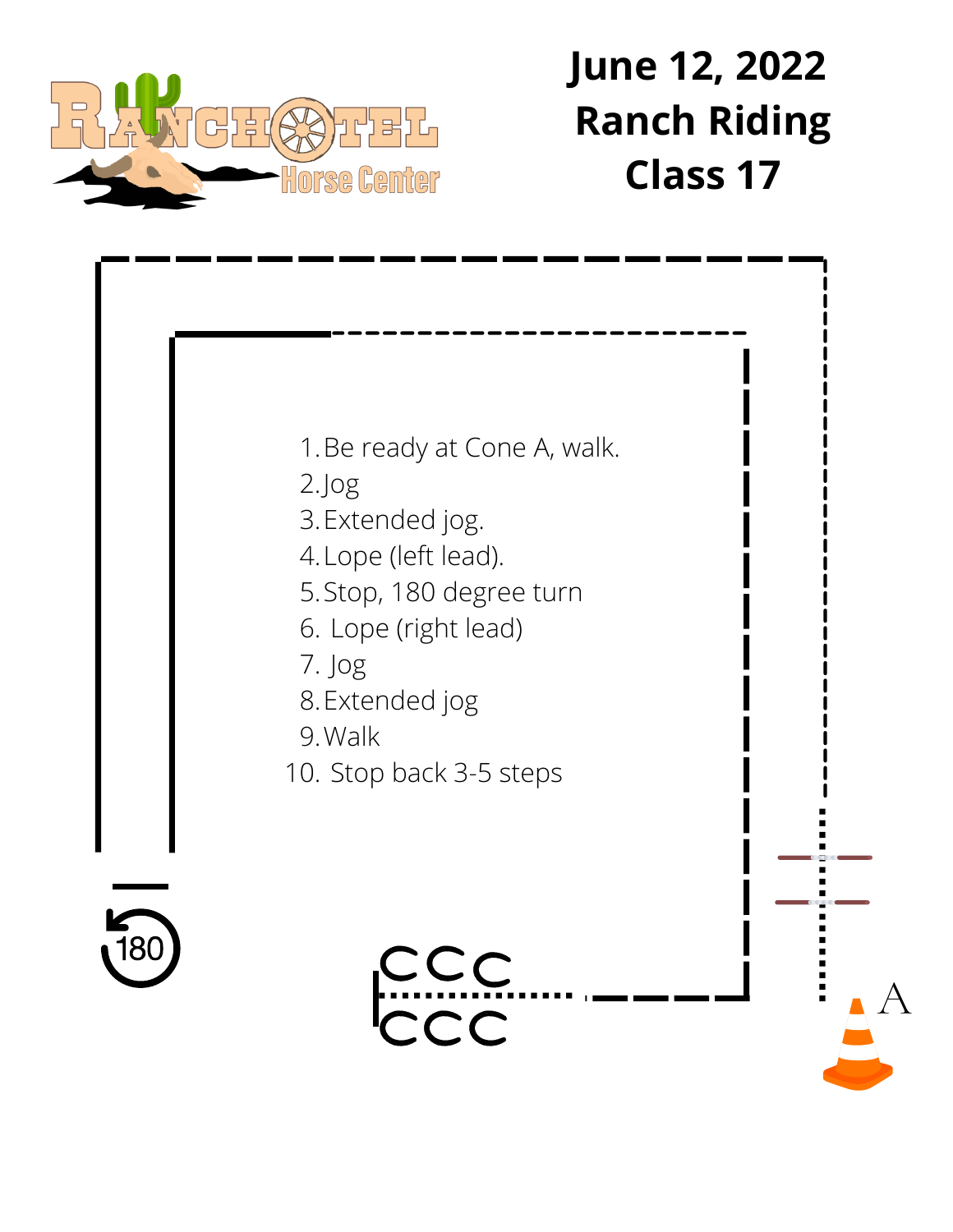

#### **May 22, 2022 Walk Jog/Trot Trail Open Class 18**



- 1. Be ready at cone A.
- Walk to barrels stop, move bucket to next barrel. 2.
- 3. Walk over elevated poles
- Walk over the bridge. 4.
- 5. side pass across pole to mailbox, open and close mailbox.
- 6. Jog over poles
- 7. Stop, back 3-5 steps.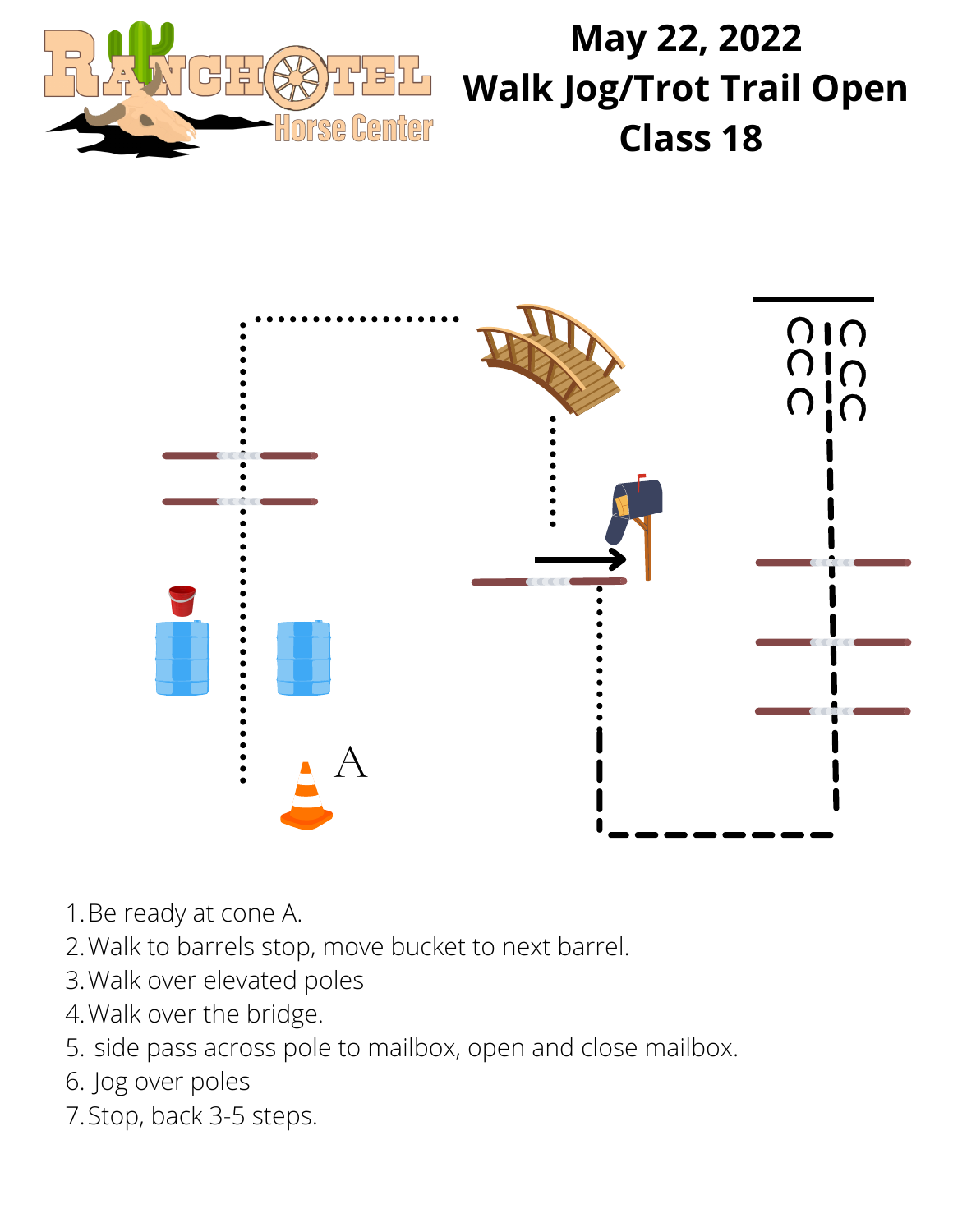

#### **May 22, 2022 Walk Jog/Trot Trail ATR/JTR Class 19**



- 1. Be ready at cone A.
- Walk to barrels stop between barrels for 4 seconds. 2.
- Walk over elevated poles 3.
- Walk over the bridge. 4.
- 5. Side pass across pole
- 6. Jog over poles
- 7. Stop, back 3-5 steps.